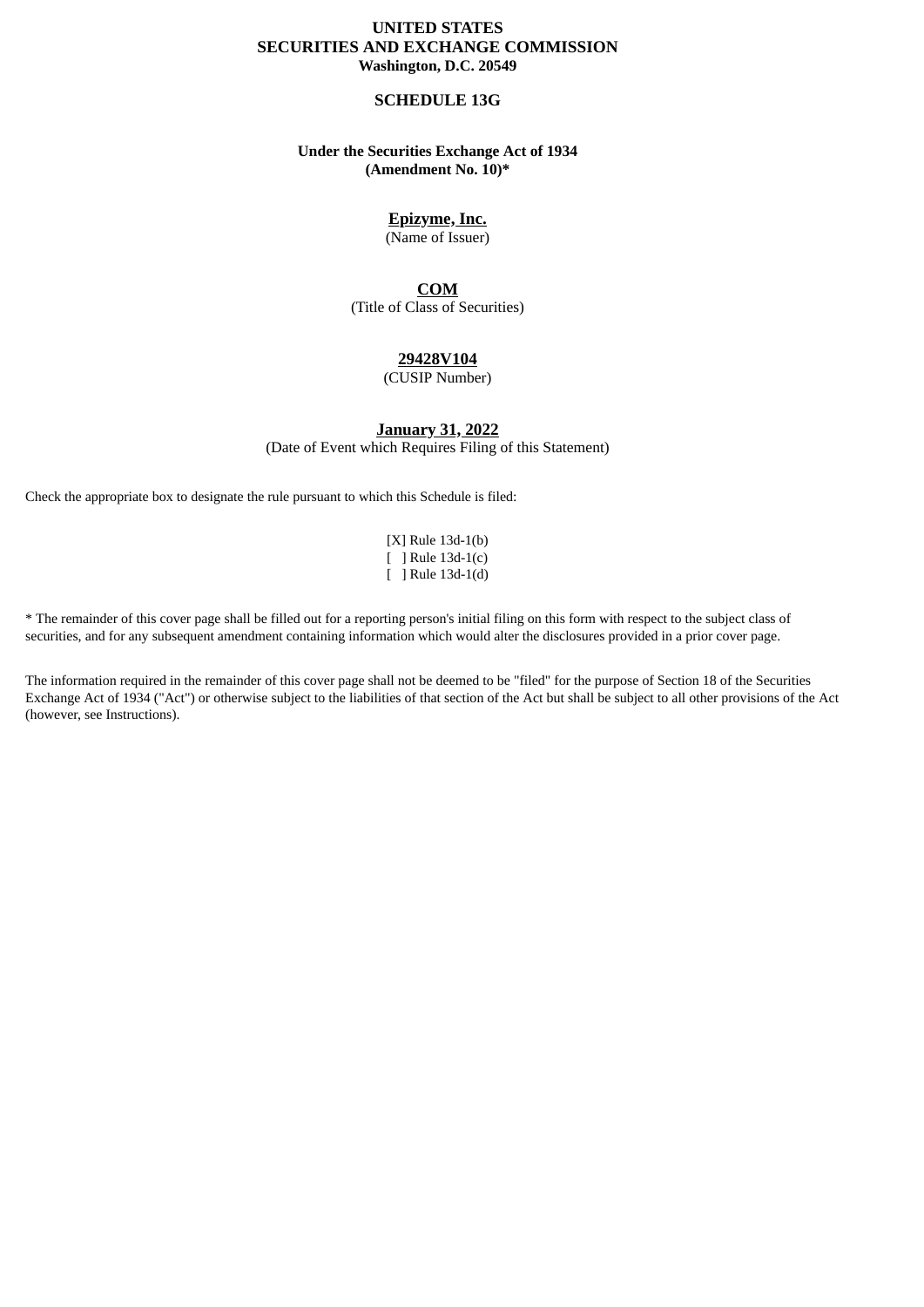| $\mathbf{1}$                                                                                                                         | <b>NAME OF REPORTING PERSON</b><br>PRIMECAP Management Company                                       |   |                                             |  |  |  |  |
|--------------------------------------------------------------------------------------------------------------------------------------|------------------------------------------------------------------------------------------------------|---|---------------------------------------------|--|--|--|--|
|                                                                                                                                      | I.R.S. IDENTIFICATION NO. OF ABOVE PERSON (ENTITIES ONLY)<br>95-3868081                              |   |                                             |  |  |  |  |
| $\overline{2}$                                                                                                                       | <b>CHECK THE APPROPRIATE BOX IF A MEMBER OF A GROUP</b><br>$(a)$ $\lceil$ $\rceil$<br>$(b)$ []       |   |                                             |  |  |  |  |
| 3                                                                                                                                    | <b>SEC USE ONLY</b>                                                                                  |   |                                             |  |  |  |  |
| 4                                                                                                                                    | <b>CITIZENSHIP OR PLACE OF ORGANIZATION</b><br>177 E. Colorado Blvd., 11th Floor, Pasadena, CA 91105 |   |                                             |  |  |  |  |
| <b>NUMBER OF</b><br><b>SHARES</b><br><b>BENEFICIALLY</b><br><b>OWNED BY</b><br><b>EACH</b><br><b>REPORTING</b><br><b>PERSON WITH</b> |                                                                                                      | 5 | <b>SOLE VOTING POWER</b><br>15,347,777      |  |  |  |  |
|                                                                                                                                      |                                                                                                      | 6 | <b>SHARED VOTING POWER</b><br>$\Omega$      |  |  |  |  |
|                                                                                                                                      |                                                                                                      | 7 | <b>SOLE DISPOSITIVE POWER</b><br>15,347,777 |  |  |  |  |
|                                                                                                                                      |                                                                                                      | 8 | <b>SHARED DISPOSITIVE POWER</b><br>$\Omega$ |  |  |  |  |
| 9                                                                                                                                    | <b>AGGREGATE AMOUNT BENEFICIALLY OWNED BY EACH REPORTING PERSON</b><br>15,347,777                    |   |                                             |  |  |  |  |
| 10                                                                                                                                   | <b>CHECK BOX IF THE AGGREGATE AMOUNT IN ROW (9) EXCLUDES CERTAIN SHARES</b><br>$\Box$                |   |                                             |  |  |  |  |
| 11                                                                                                                                   | PERCENT OF CLASS REPRESENTED BY AMOUNT IN ROW (9)<br>9.43%                                           |   |                                             |  |  |  |  |
| 12                                                                                                                                   | <b>TYPE OF REPORTING PERSON</b><br><b>IA</b>                                                         |   |                                             |  |  |  |  |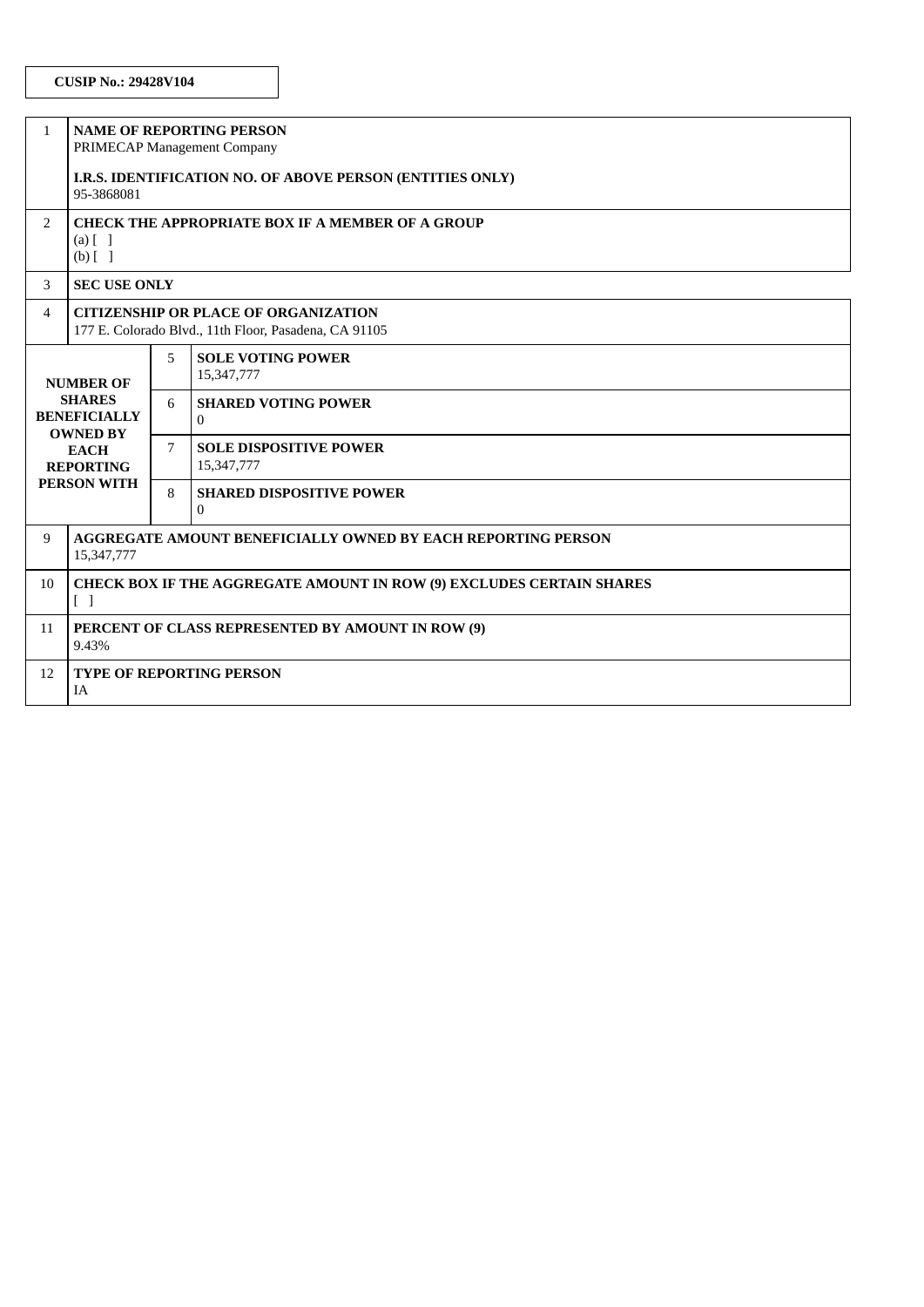|     | ITEM 1(a). NAME OF ISSUER: |                                                                                                                                  | Epizyme, Inc.                     |                                                                                                                                                                            |  |  |  |
|-----|----------------------------|----------------------------------------------------------------------------------------------------------------------------------|-----------------------------------|----------------------------------------------------------------------------------------------------------------------------------------------------------------------------|--|--|--|
|     | ITEM $1(b)$ .              | ADDRESS OF ISSUER'S PRINCIPAL EXECUTIVE OFFICES:<br>400 Technology Square, 4th Floor, Cambridge, MA 02139                        |                                   |                                                                                                                                                                            |  |  |  |
|     | ITEM $2(a)$ .              | <b>NAME OF PERSON FILING:</b><br>PRIMECAP Management Company                                                                     |                                   |                                                                                                                                                                            |  |  |  |
|     |                            | ITEM 2(b). ADDRESS OF PRINCIPAL BUSINESS OFFICE OR, IF NONE, RESIDENCE:<br>177 E. Colorado Blvd., 11th Floor, Pasadena, CA 91105 |                                   |                                                                                                                                                                            |  |  |  |
|     | ITEM $2(c)$ .              | <b>CITIZENSHIP:</b><br>U.S.A.                                                                                                    |                                   |                                                                                                                                                                            |  |  |  |
| COM |                            |                                                                                                                                  |                                   | ITEM 2(d). TITLE OF CLASS OF SECURITIES:                                                                                                                                   |  |  |  |
|     | ITEM $2(e)$ .              |                                                                                                                                  | <b>CUSIP NUMBER:</b><br>29428V104 |                                                                                                                                                                            |  |  |  |
|     | ITEM 3.                    | IF THIS STATEMENT IS FILED PURSUANT TO SECTION 240.13d-1(b), or 13d-2(b) or (c) CHECK WHETHER THE<br>PERSON FILING IS A:         |                                   |                                                                                                                                                                            |  |  |  |
|     |                            | (a)                                                                                                                              | $\Box$                            | Broker or dealer registered under Section 15 of the Act (15 U.S.C. 78c);                                                                                                   |  |  |  |
|     |                            | (b)                                                                                                                              | $[ \ ]$                           | Bank as defined in Section 3(a)(6) of the Act (15 U.S.C. 78c);                                                                                                             |  |  |  |
|     |                            | (c)                                                                                                                              | $[ \ ]$                           | Insurance company as defined in Section $3(a)(19)$ of the Act $(15 \text{ U.S.C. } 78c)$ ;                                                                                 |  |  |  |
|     |                            | (d)                                                                                                                              | $[ \ ]$                           | Investment company registered under Section 8 of the Investment Company Act of 1940 (15 U.S.C 80a-8);                                                                      |  |  |  |
|     |                            | (e)                                                                                                                              | [X]                               | An investment adviser in accordance with $240.13d-1(b)(1)(ii)(E)$ ;                                                                                                        |  |  |  |
|     |                            | (f)                                                                                                                              | $[ \ ]$                           | An employee benefit plan or endowment fund in accordance with 240.13d-1(b)(1)(ii)(F);                                                                                      |  |  |  |
|     |                            | (g)                                                                                                                              | $[ \ ]$                           | A parent holding company or control person in accordance with $240.13d-1(b)(1)(ii)(G)$ ;                                                                                   |  |  |  |
|     |                            | (h)                                                                                                                              | $[ \ ]$                           | A savings associations as defined in Section 3(b) of the Federal Deposit Insurance Act (12 U.S.C. 1813);                                                                   |  |  |  |
|     |                            | (i)                                                                                                                              | $[ \ ]$                           | A church plan that is excluded from the definition of an investment company under Section $3(c)(14)$ of the<br>Investment Company Act of 1940 (15 U.S.C. 80a-3);           |  |  |  |
|     |                            | (j)                                                                                                                              | $[ \ ]$                           | A non-U.S. institution in accordance with 240.13d-1(b)(1)(ii)(J);                                                                                                          |  |  |  |
|     |                            | (k)                                                                                                                              | $[ \ ]$                           | Group, in accordance with 240.13d-1(b)(1)(ii)(K). If filing as a non-U.S. institution in accordance with<br>240.13d1(b)(1)(ii)(J), please specify the type of institution: |  |  |  |
|     | ITEM 4.                    | <b>OWNERSHIP</b>                                                                                                                 |                                   |                                                                                                                                                                            |  |  |  |
|     |                            | (a) Amount beneficially owned:                                                                                                   |                                   |                                                                                                                                                                            |  |  |  |
|     |                            | 15,347,777                                                                                                                       |                                   |                                                                                                                                                                            |  |  |  |

**(b) Percent of class:**

9.43%

### **(c) Number of shares as to which the person has:**

(i) sole power to vote or to direct the vote:

15,347,777

(ii) shared power to vote or to direct the vote:

0

(iii) sole power to dispose or direct the disposition of:

15,347,777

(iv) shared power to dispose or to direct the disposition of: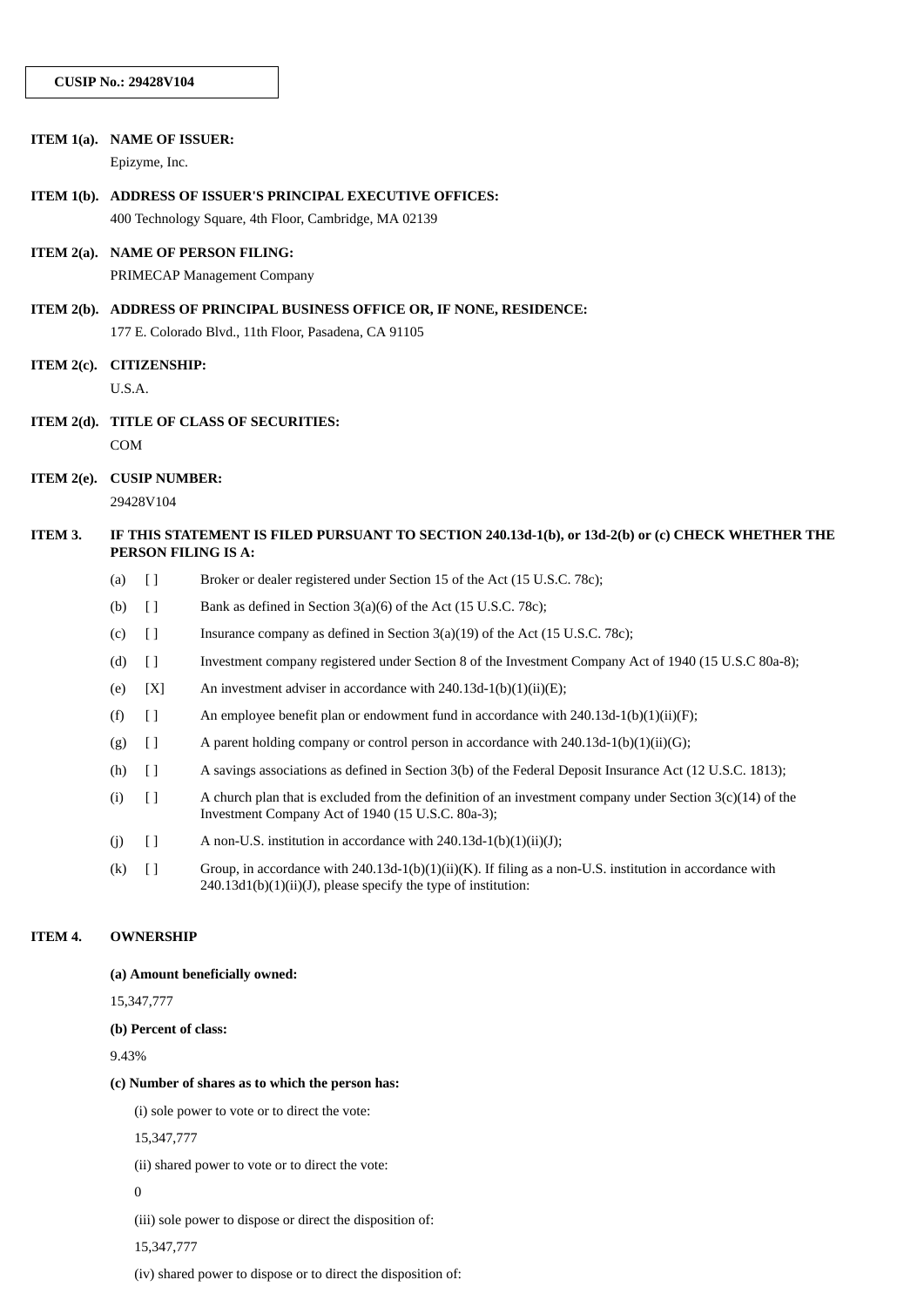$\theta$ 

#### **ITEM 5. OWNERSHIP OF FIVE PERCENT OR LESS OF A CLASS:**

If this statement is being filed to report the fact that as of the date hereof the reporting person has ceased to be the beneficial owner of more than five percent of the class of securities, check the following [ ].

#### **ITEM 6. OWNERSHIP OF MORE THAN FIVE PERCENT ON BEHALF OF ANOTHER PERSON:**

Various Persons have the right to receive, or the power to direct the receipt of, dividends from, or proceeds from the sale of, with respect to the securities as to which this Schedule is filed. No one Person here has an interest more than five present of this class of securities except as follows: PRIMECAP Odyssey Aggressive Growth Fund has an interest of more than five percent of the total outstanding common stock of Epizyme, Inc.

### **ITEM 7. IDENTIFICATION AND CLASSIFICATION OF THE SUBSIDIARY WHICH ACQUIRED THE SECURITY BEING REPORTED ON BY THE PARENT HOLDING COMPANY:**

Not Applicable

### **ITEM 8. IDENTIFICATION AND CLASSIFICATION OF MEMBERS OF THE GROUP:**

Not Applicable

#### **ITEM 9. NOTICE OF DISSOLUTION OF GROUP:**

Not Applicable

#### **ITEM 10. CERTIFICATION:**

By signing below I certify that, to the best of my knowledge and belief, the securities referred to above were acquired and are held in the ordinary course of business and were not acquired and are not held for the purpose of or with the effect of changing or influencing the control of the issuer of the securities and were not acquired and are not held in connection with or as a participant in any transaction having that purpose or effect.